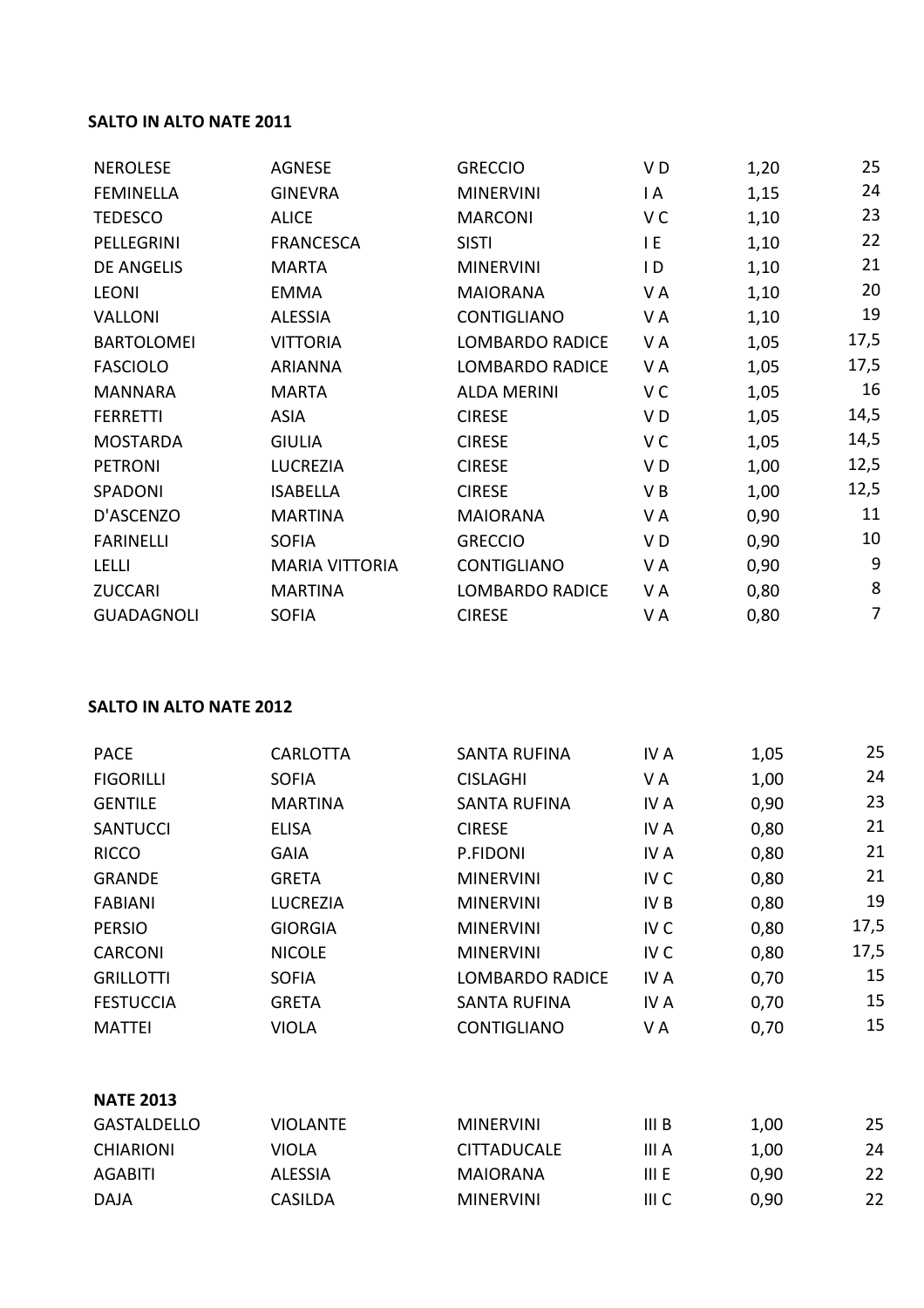| <b>DE PANFILIS</b>             | <b>MATILDE LUCIA</b> | <b>CIRESE</b>             | III B                     | 0,90 | 22               |
|--------------------------------|----------------------|---------------------------|---------------------------|------|------------------|
| <b>BERETTA</b>                 | <b>AGNESE</b>        | <b>MARCONI</b>            | III A                     | 0,90 | 20               |
| <b>FASCIOLO</b>                | <b>GIULIA</b>        | <b>LOMBARDO RADICE</b>    | III B                     | 0,80 | 19               |
| <b>MAGGIORI</b>                | <b>RACHELE</b>       | <b>MINERVINI</b>          | IV <sub>C</sub>           | 0,80 | 18               |
| <b>ANTONINI</b>                | <b>EMMA</b>          | <b>MINERVINI</b>          | III B                     | 0,70 | 16               |
| <b>BROCCOLETTI</b>             | <b>SOFIA</b>         | <b>MARCONI</b>            |                           | 0,70 | 16               |
| <b>TOSELLI</b>                 | <b>GRETA</b>         | <b>LOMBARDO RADICE</b>    | III B                     | 0,70 | 16               |
| <b>TOMASSINI</b>               | <b>MARTA</b>         | <b>LOMBARDO RADICE</b>    | III B                     | 0,60 | 14               |
| <b>SALTO IN ALTO NATE 2014</b> |                      |                           |                           |      |                  |
| <b>BERTONI</b>                 | <b>GINEVRA</b>       | <b>MINERVINI</b>          | III A                     | 0,80 | 25               |
| <b>MORETTI</b>                 | <b>SOFIA</b>         | <b>CIRESE</b>             | II E                      | 0,80 | 25               |
| <b>MURER</b>                   | <b>GIULIA</b>        | <b>MINERVINI</b>          | III C                     | 0,80 | 25               |
| <b>CESARINI</b>                | <b>GIADA</b>         | <b>CIRESE</b>             | $II$ D                    | 0,80 | 20,5             |
| <b>LANCIA</b>                  | <b>NICOLE</b>        | <b>FALCONE BORSELLINO</b> | II A                      | 0,80 | 20,5             |
| <b>PECCI</b>                   | <b>NORA</b>          | <b>FALCONE BORSELLINO</b> | II B                      | 0,80 | 20,5             |
| <b>PEROTTI</b>                 | <b>GIADA SOFIA</b>   | <b>MARCONI</b>            | II A                      | 0,80 | 20,5             |
| ANGELUCCI                      | <b>MARTINA</b>       | <b>CISLAGHI</b>           | II A                      | 0,80 | 17               |
| CARCONI                        | <b>NOEMI</b>         | <b>MINERVINI</b>          | $II$ D                    | 0,80 | 17               |
| <b>CASTELLI</b>                | <b>NOEMI</b>         | <b>MAIORANA</b>           | II A                      | 0,80 | 17               |
| ANGELUCCI                      | <b>SARA</b>          | <b>MARCONI</b>            | II A                      | 0,70 | 13,5             |
| <b>BOZZI</b>                   | <b>LINDA</b>         | <b>MAIORANA</b>           | II E                      | 0,70 | 13,5             |
| MENE'                          | <b>MARGHERITA</b>    | <b>MINERVINI</b>          | II B                      | 0,70 | 13,5             |
| PERILLI                        | <b>NICOLE</b>        | <b>MINERVINI</b>          | III C                     | 0,70 | 13,5             |
| <b>BALDASSI</b>                | <b>MARIASTELLA</b>   | <b>MINERVINI</b>          | II B                      | 0,70 | 9                |
| <b>CONSILVIO</b>               | <b>ANNA</b>          | <b>FALCONE BORSELLINO</b> | II B                      | 0,70 | $\boldsymbol{9}$ |
| <b>FABIANI</b>                 | <b>LUDOVICA</b>      | <b>MINERVINI</b>          | II B                      | 0,70 | 9                |
| <b>FANTOZZI</b>                | <b>NOEMI</b>         | <b>MINERVINI</b>          | II B                      | 0,70 | 9                |
| <b>MARGOZZI</b>                | <b>MILENA</b>        | <b>CIRESE</b>             | $\mathsf{II}\,\mathsf{D}$ | 0,70 | 9                |
| SPAGNOLO                       | <b>LUDOVICA</b>      | <b>CIRESE</b>             | $II$ D                    | 0,70 | 9                |
| <b>MAMMOLI</b>                 | <b>PAOLA</b>         | <b>MINERVINI</b>          | III C                     | 0,70 | 6                |
| <b>PATACCHIOLA</b>             | <b>BIANCA</b>        | <b>CIRESE</b>             | $II$ D                    | 0,65 | 5                |
| <b>FERRI</b>                   | <b>ELENA</b>         | <b>MINERVINI</b>          | II A                      | 0,65 | 3,5              |
| ZANNELLI                       | ANGELICA             | <b>CIRESE</b>             | II E                      | 0,65 | 3,5              |
| PEZZOTTI                       | <b>VIOLA</b>         | <b>CIRESE</b>             | $II$ D                    | 0,50 | 1                |
| <b>PIETRAFORTE</b>             | <b>VIOLA</b>         | <b>CIRESE</b>             | $II$ D                    | 0,50 | $\mathbf{1}$     |
| <b>RENZI</b>                   | <b>RACHELE</b>       | <b>MINERVINI</b>          | II B                      | 0,50 | $\mathbf 1$      |

## **SALTO IN ALTO NATE 2015**

| QUINZI             | MARIA CAMILLA CISLAGHI |               | II A | 0.80 | 25 |
|--------------------|------------------------|---------------|------|------|----|
| CENCIARELLI        | ELISA                  | MINERVINI IC  |      | 0.70 | 23 |
| <b>FORMICHETTI</b> | ALICE                  | <b>CIRESE</b> |      | 0.70 | 23 |